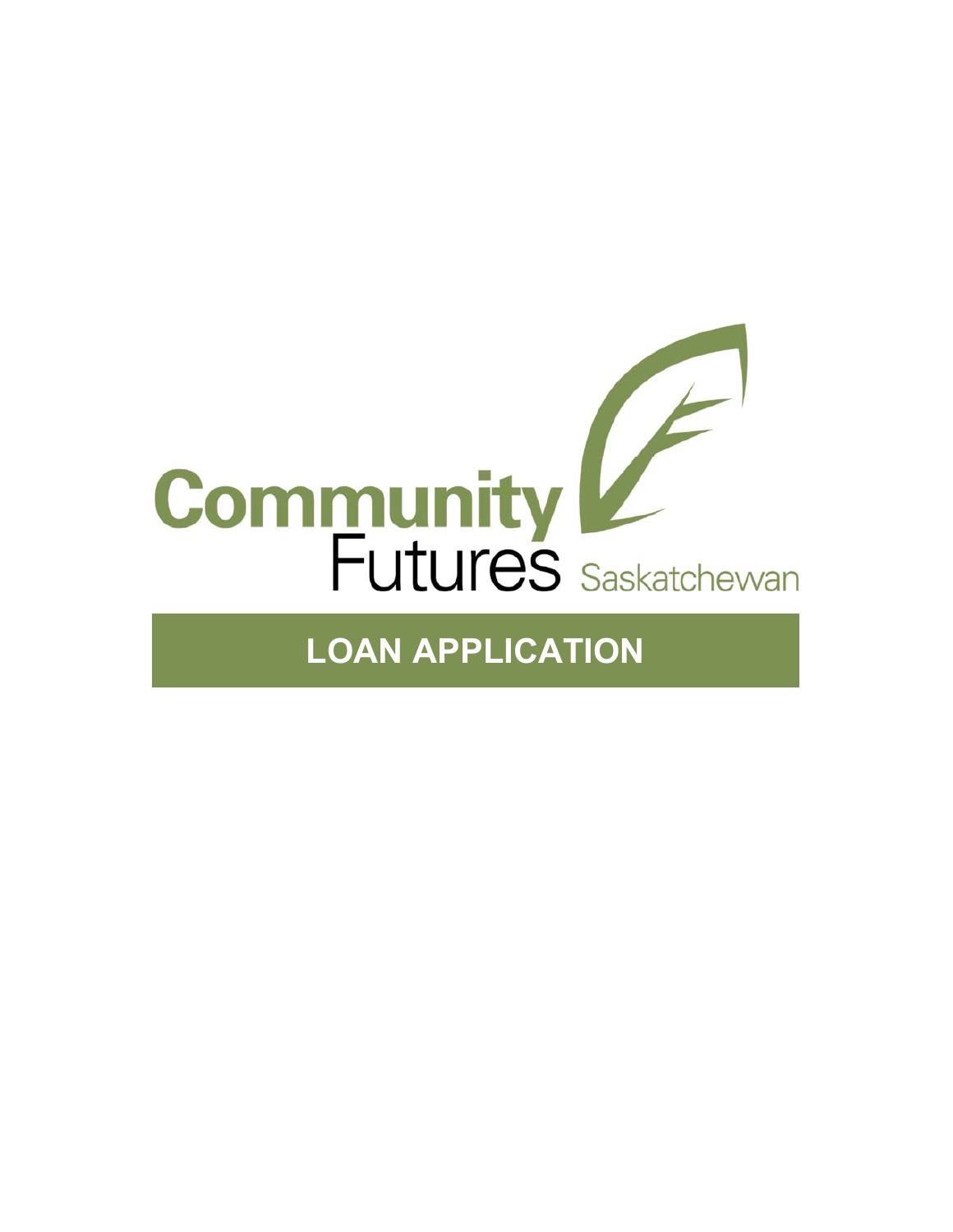### **Personal Information of Applicant(s)**

I have made best efforts to access other sources of funding for my project, prior to receiving funding from Community Futures.

 *Signature* 

(Complete this section for each applicant)

| Last Name:                    | <b>First Name:</b>                                                       | Middle Name:                   |
|-------------------------------|--------------------------------------------------------------------------|--------------------------------|
| Home Address:                 |                                                                          |                                |
| Town/Region:                  |                                                                          | Postal Code:                   |
| Home Phone:                   | <b>Business Phone:</b>                                                   | Cell:                          |
| Email:                        | SIN:                                                                     | Driver's License #:            |
| Date of Birth (mm/dd/yyyy):   |                                                                          |                                |
| Do you rent or own your home? |                                                                          | How long at the above address? |
|                               | Please provide previous address if current address is less than 3 years: |                                |
| <b>Previous Address:</b>      |                                                                          |                                |
| Town/Region:                  |                                                                          | Postal Code:                   |
| Are You:                      | ]A Canadian Citizen                                                      | ]Aboriginal                    |
| (check all that apply)        | On a Disability Subsidy]                                                 | Disabled                       |
|                               | ]Immigrant/Permanent Resident   _On Employment Insurance                 |                                |
|                               | Marital Status: (Single, Married, Separated, Divorced)                   |                                |
|                               |                                                                          |                                |
|                               | <b>Dependents:</b> (Describe, including number and ages)                 |                                |
|                               |                                                                          |                                |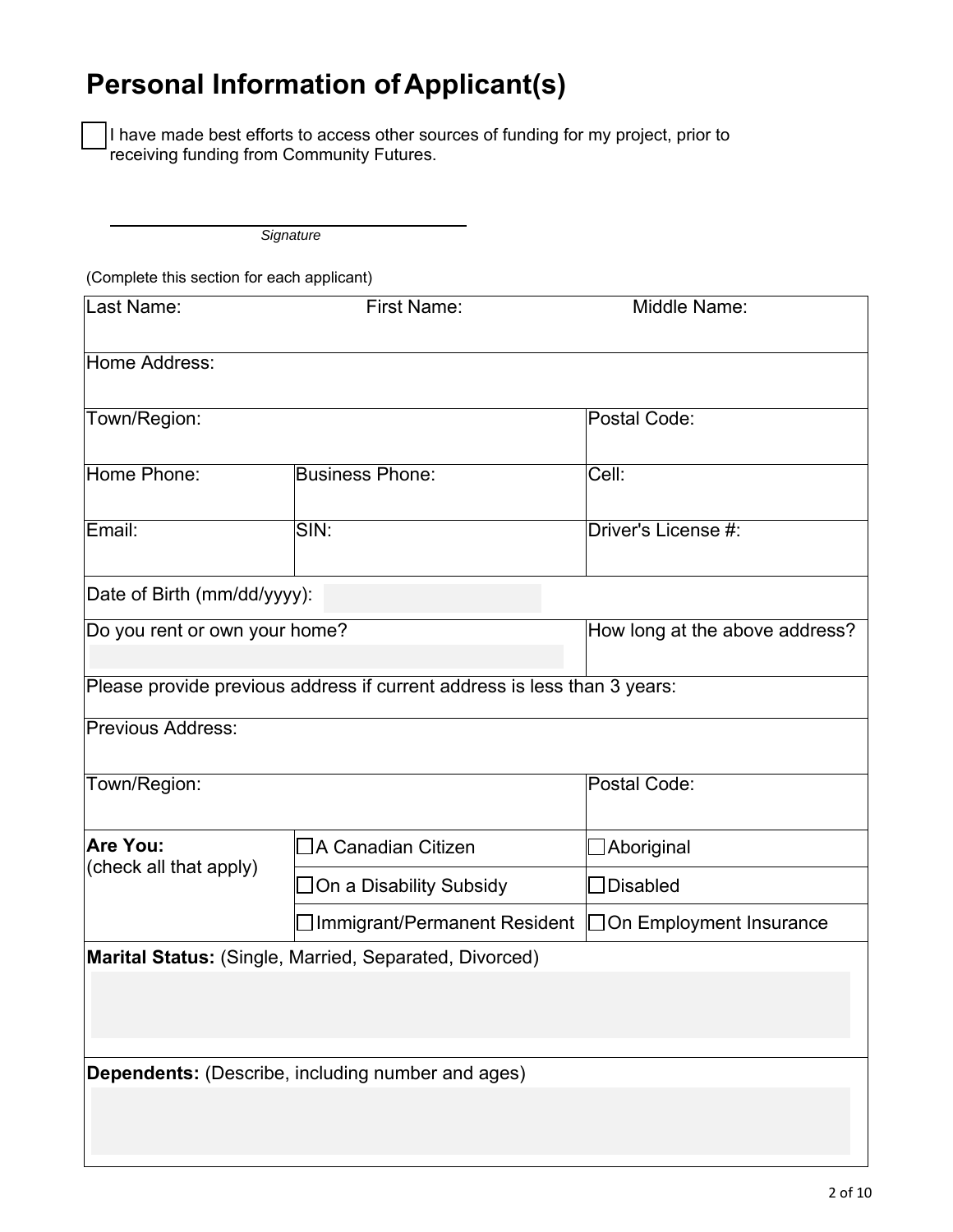# **Employment & Education History for Applicant**

|                            | Current/most recent Employers Name:                  |                           |  |
|----------------------------|------------------------------------------------------|---------------------------|--|
| Employer's Phone:          |                                                      | Annual Income:            |  |
|                            |                                                      | \$                        |  |
| Position:                  |                                                      | Length of time employed:  |  |
|                            |                                                      |                           |  |
|                            | Previous Employer (if less than 2 years at current): |                           |  |
|                            |                                                      |                           |  |
| Employer's Phone:          |                                                      | Annual Income:            |  |
|                            |                                                      | \$                        |  |
| Position:                  |                                                      | Length of time employed:  |  |
|                            |                                                      |                           |  |
| Education:                 | <b>O</b> Some Secondary                              | OPost-Secondary & Degree  |  |
| ○ Post-Secondary & Diploma |                                                      | OSome Post-Secondary      |  |
|                            | <b>OComplete Secondary</b>                           | O Other (described below) |  |
| Comments:                  |                                                      |                           |  |
|                            |                                                      |                           |  |

## **Spouse/Common Law Information**

| Last Name:                           | <b>First Name:</b><br>Middle Name: |                          |  |
|--------------------------------------|------------------------------------|--------------------------|--|
| Date of Birth: MM<br><b>DD</b><br>YY | SIN:<br>Driver's License #:        |                          |  |
| <b>Phone Number:</b>                 | Email Address:                     |                          |  |
| Current/most recent Employers Name:  |                                    |                          |  |
| Employer's Phone:                    |                                    | Annual Income:           |  |
|                                      |                                    | \$                       |  |
| Position:                            |                                    | Length of time employed: |  |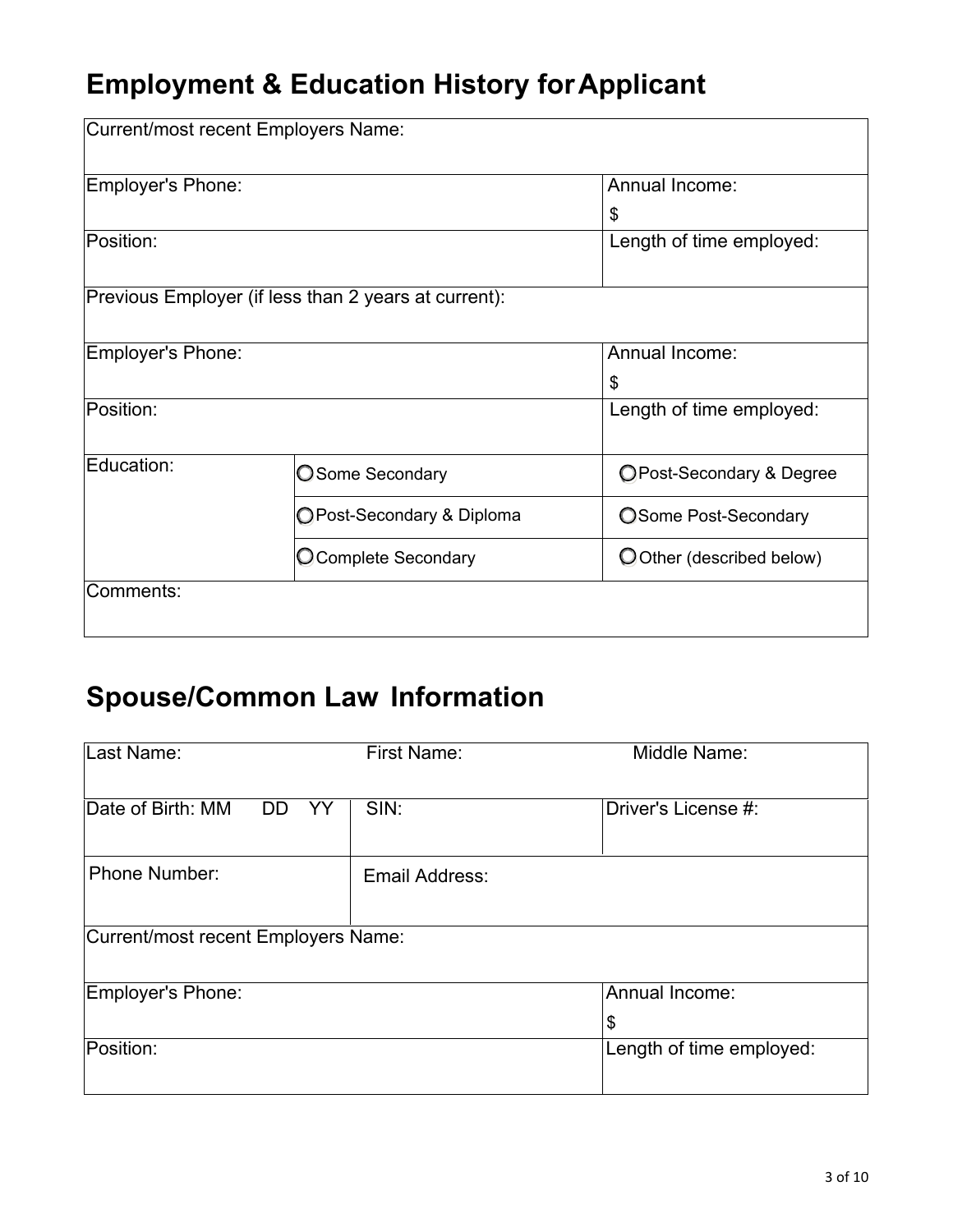## **Personal Financial Information**

### **Statement of Personal Income & Expenditures**

| <b>MONTHLY INCOME</b>                                       |    |
|-------------------------------------------------------------|----|
| Your monthly household income (after taxes) from employment | \$ |
| Other income sources to the household including:            |    |
| Rental Income <sup>9</sup>                                  |    |
| Child Support \$                                            |    |
| Alimony <sup>9</sup>                                        |    |
| Other (specify)                                             | \$ |
|                                                             |    |
| TOTAL monthly income to the household from all sources:     | \$ |

| <b>MONTHLY EXPENSES</b>                                                             |    |
|-------------------------------------------------------------------------------------|----|
| Mortgage or rent payment (include insurance and property taxes)                     | \$ |
| <b>Grocery Expenses</b>                                                             | \$ |
| Utilities (telephone, heat, electricity, etc.)                                      | \$ |
| Transportation (gas, insurance, etc.)                                               | \$ |
| (Insurance (life, disability, critical illness, etc.)                               | \$ |
| <b>Education and Child Care Expenses</b>                                            | \$ |
| Entertainment/Hobbies                                                               | \$ |
| Debt Payments (bank loans, credit cards, family loans, etc.)                        | \$ |
| lOther:                                                                             | \$ |
| <b>TOTAL monthly expenses:</b>                                                      | \$ |
| <b>Total Monthly Savings per month (Total Income less Total</b><br><b>Expenses)</b> | \$ |

#### **Comments:**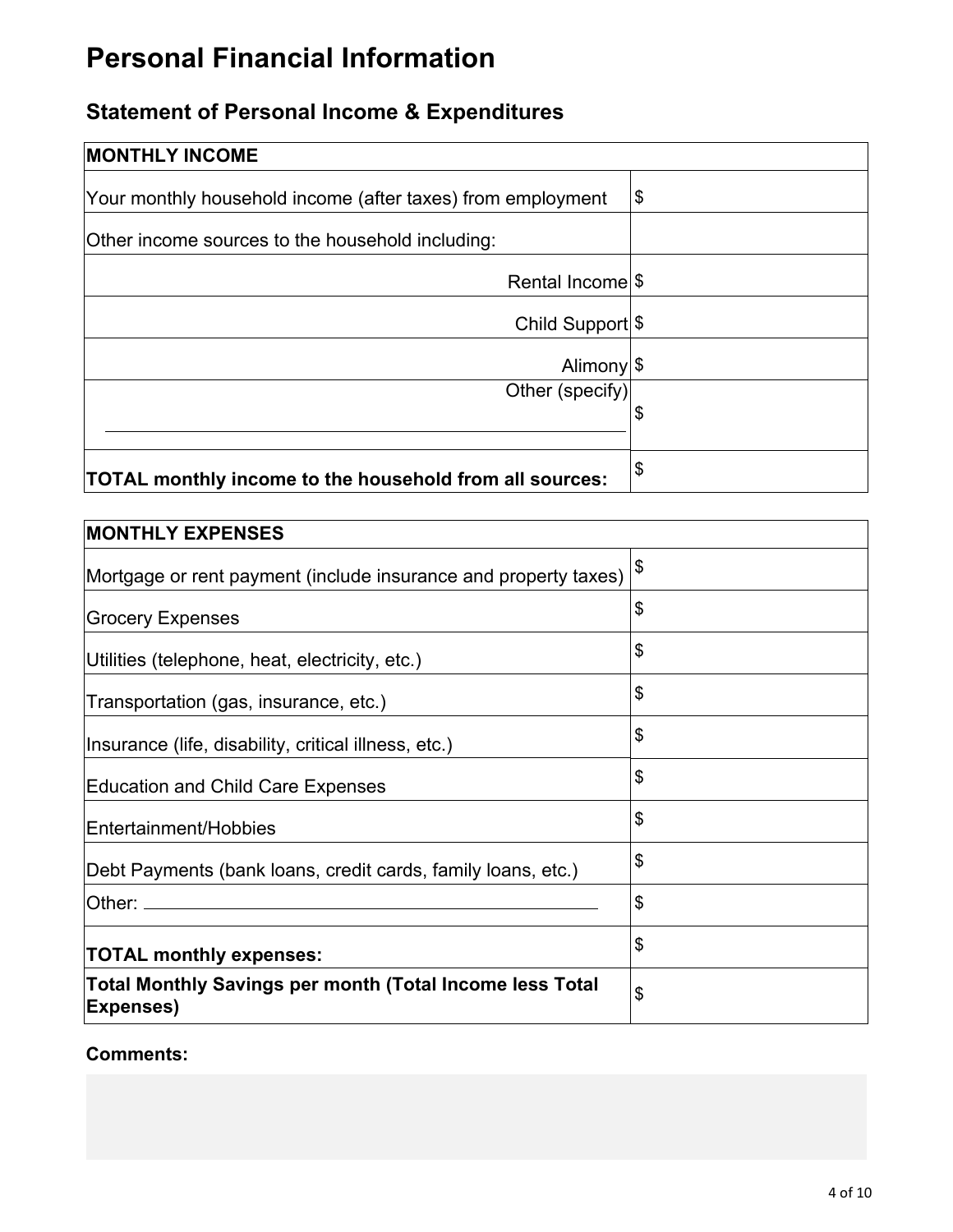### **Net Worth Statement**

Financial information as of (mm/dd/yyyy):

| <b>Assets</b><br>List and describe all assets                                                                                                                                                                                                                    |       | <b>Liabilities</b><br>List credit cards, open lines of credit, other liabilities<br>(including alimony and child support) |                           |                 |  |
|------------------------------------------------------------------------------------------------------------------------------------------------------------------------------------------------------------------------------------------------------------------|-------|---------------------------------------------------------------------------------------------------------------------------|---------------------------|-----------------|--|
|                                                                                                                                                                                                                                                                  | Value |                                                                                                                           | <b>Balance Owing</b>      | Monthly Payment |  |
| <b>Total chequing</b>                                                                                                                                                                                                                                            | \$    | Bank loans (other)                                                                                                        | \$                        | \$              |  |
| Total savings                                                                                                                                                                                                                                                    | \$    | Personal line of<br>credit                                                                                                | \$                        | \$              |  |
| 1) Automobile make & year                                                                                                                                                                                                                                        | \$    | Automobile<br>loans/leases                                                                                                | \$                        | \$              |  |
| 2) Automobile make & year                                                                                                                                                                                                                                        | \$    | Mortgage<br>commitment                                                                                                    | \$                        | \$              |  |
| Business Assets (total value)                                                                                                                                                                                                                                    | \$    | Monthly rent<br>payments                                                                                                  | \$                        | \$              |  |
| <b>Registered Retirement Savings</b>                                                                                                                                                                                                                             | \$    | Credit cards                                                                                                              | \$                        | \$              |  |
| Recreational Vehicles, Equipment                                                                                                                                                                                                                                 | \$    | Alimony and child<br>support payment                                                                                      | \$                        | \$              |  |
| Real Estate (see Schedule B)                                                                                                                                                                                                                                     | \$    | Business line of<br>credit                                                                                                | \$                        | \$              |  |
| Stocks and bonds (see Schedule A)                                                                                                                                                                                                                                | \$    | <b>Business liabilities</b>                                                                                               | \$                        | \$              |  |
| <b>Other Assets</b>                                                                                                                                                                                                                                              | \$    | Canada Revenue<br>Agency                                                                                                  | $\boldsymbol{\mathsf{S}}$ | \$              |  |
|                                                                                                                                                                                                                                                                  | \$    | <b>Student Loans</b>                                                                                                      | \$                        | \$              |  |
|                                                                                                                                                                                                                                                                  | \$    | Other liabilities                                                                                                         | \$                        | \$              |  |
|                                                                                                                                                                                                                                                                  | \$    |                                                                                                                           | \$                        | \$              |  |
|                                                                                                                                                                                                                                                                  | \$    |                                                                                                                           | \$                        | \$              |  |
| <b>Total Assets (I)</b>                                                                                                                                                                                                                                          | \$    | <b>Total Liabilities (II)</b>                                                                                             | \$                        | \$              |  |
|                                                                                                                                                                                                                                                                  |       | Net Worth (I-II)                                                                                                          | \$                        | \$              |  |
| Sundry Personal Obligations: Please provide below if you answer Yes to the following question:<br>Are you providing your personal support for obligations not listed above (i.e. cosigner, endorser, guarantor)?<br>( )No<br>Yes<br>Details of any of the above: |       |                                                                                                                           |                           |                 |  |
|                                                                                                                                                                                                                                                                  |       |                                                                                                                           |                           |                 |  |
| <b>Principal Financial Institution and Contact Person:</b>                                                                                                                                                                                                       |       |                                                                                                                           |                           |                 |  |
| Name of Institution:                                                                                                                                                                                                                                             |       | <b>Contact Person:</b>                                                                                                    |                           |                 |  |
| Phone Number:<br>Address:                                                                                                                                                                                                                                        |       |                                                                                                                           |                           |                 |  |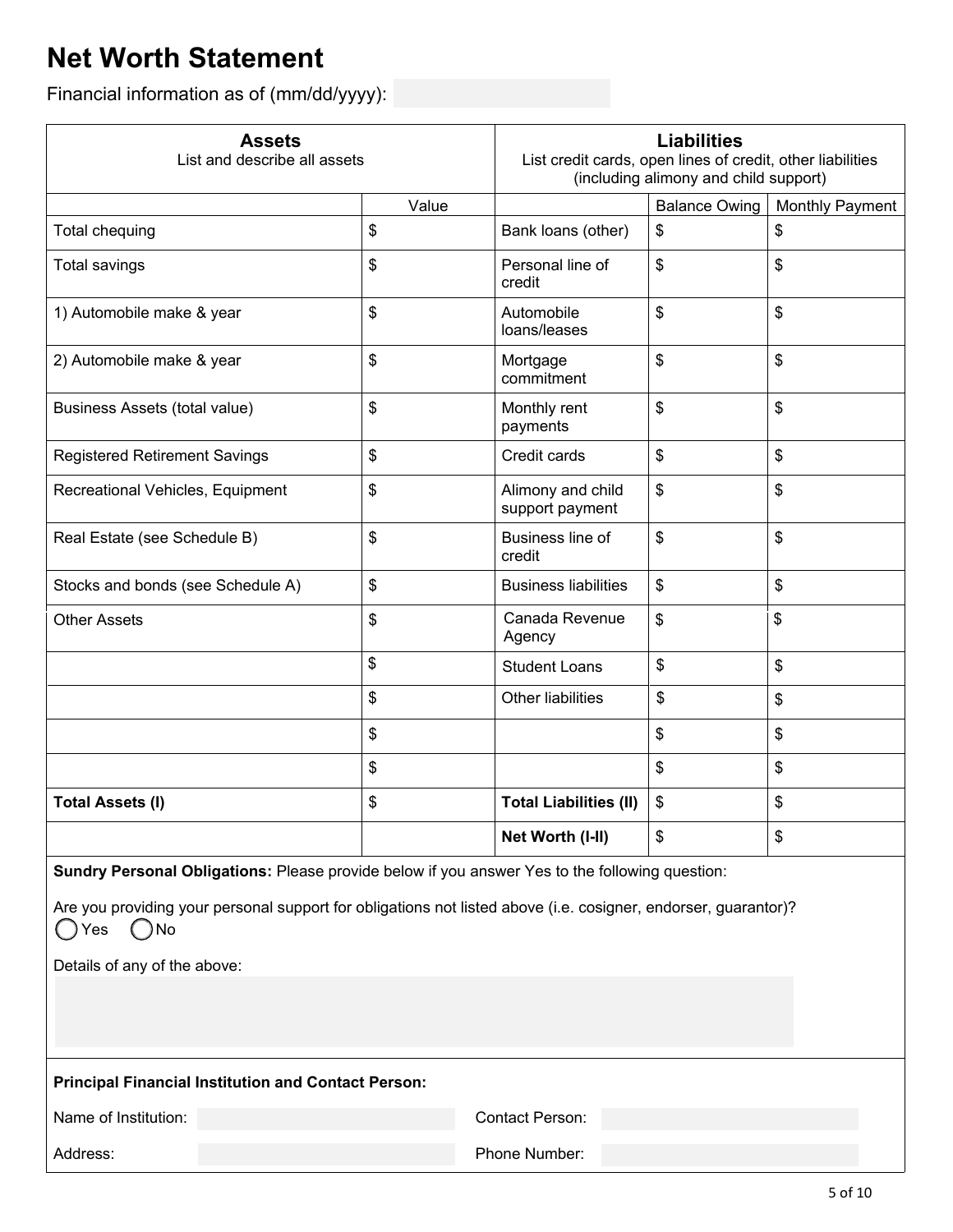|                     | <b>Schedule A</b>            |                                                                                |           |  |                             |                                    |                                       |
|---------------------|------------------------------|--------------------------------------------------------------------------------|-----------|--|-----------------------------|------------------------------------|---------------------------------------|
| STOCKS/BONDS/SHARES |                              |                                                                                |           |  |                             |                                    |                                       |
|                     | Name                         | Description                                                                    |           |  | <b>Where Quoted</b>         | <b>Market Value</b>                | Pledged as<br>Collateral<br>Yes<br>No |
|                     |                              |                                                                                |           |  | <b>Schedule B</b>           |                                    |                                       |
|                     |                              | <b>Property Address (Primary Residences)</b>                                   |           |  |                             |                                    |                                       |
| Plan #              |                              | Lot $#$                                                                        |           |  | <b>Present Market Value</b> |                                    | \$                                    |
| Street:             |                              |                                                                                |           |  |                             | Amount of Mortgage Liens - 1       | \$                                    |
| City:               |                              | Prov.:                                                                         |           |  |                             | Amount of Mortgage Liens - 2       | \$                                    |
|                     |                              |                                                                                |           |  |                             | Monthly Mortgage Payment           | \$                                    |
|                     |                              |                                                                                |           |  |                             | Monthly Taxes, Insurance & Misc.   | \$                                    |
|                     |                              |                                                                                |           |  |                             | Net Monthly Mortgage Cost          | \$                                    |
|                     | <b>Farm Land Owned</b>       |                                                                                |           |  |                             |                                    |                                       |
|                     |                              |                                                                                |           |  |                             |                                    |                                       |
| Section             |                              | Twp                                                                            | <b>Rg</b> |  | <b>Present Market Value</b> |                                    | \$                                    |
|                     |                              |                                                                                |           |  |                             | Amount of Mortgage Liens           | \$                                    |
| Section             |                              | Twp                                                                            | Rg        |  | <b>Present Market Value</b> |                                    | \$                                    |
|                     |                              |                                                                                |           |  |                             | Amount of Mortgage Liens           | \$                                    |
| Section             |                              | Twp                                                                            | <b>Rg</b> |  | <b>Present Market Value</b> |                                    | \$                                    |
|                     |                              |                                                                                |           |  |                             | Amount of Mortgage Liens           | \$                                    |
|                     |                              | For additional farm land listings, please attach (include market values, etc). |           |  |                             |                                    |                                       |
|                     | <b>Rental Property Owned</b> |                                                                                |           |  |                             |                                    |                                       |
| Plan #              |                              | Lot $#$                                                                        |           |  | <b>Present Market Value</b> |                                    | \$                                    |
| Street:             |                              |                                                                                |           |  |                             | Amount of Mortgage Liens - 1       | \$                                    |
| City:               |                              | Prov.:                                                                         |           |  |                             | Amount of Mortgage Liens - 2       | \$                                    |
|                     |                              |                                                                                |           |  |                             | Monthly Mortgage Payments          | \$                                    |
|                     |                              |                                                                                |           |  |                             | <b>Gross Monthly Rental Income</b> | \$                                    |
|                     |                              |                                                                                |           |  |                             | Monthly Taxes, Insurance & Misc.   | \$                                    |
|                     |                              |                                                                                |           |  |                             | Net Monthly Rental Income          | \$                                    |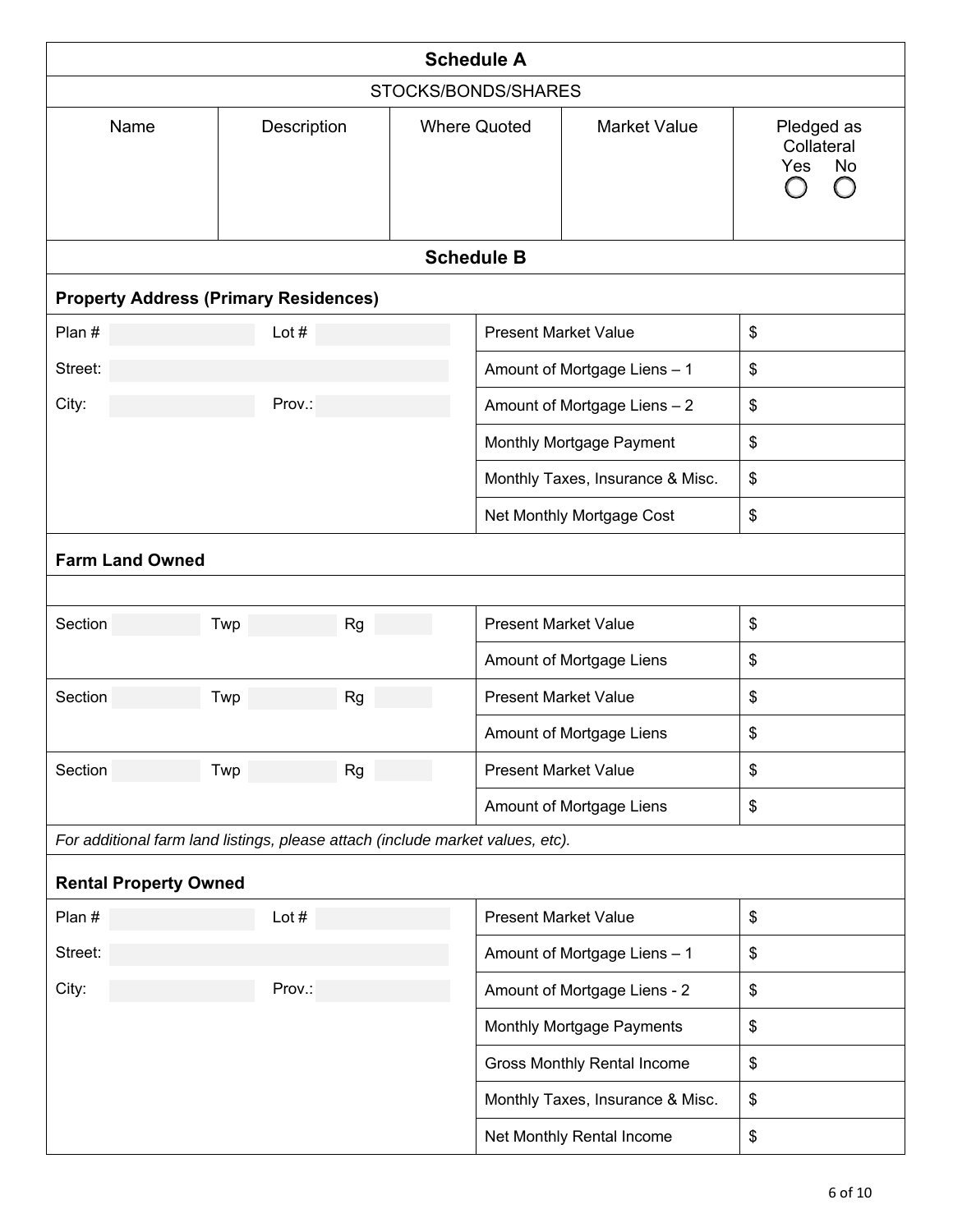**Are all payments current? Please check Y/N**

| <b>CRA: Income Tax, Business Tax, GST, Payroll Remittances</b>                                                                                            | $\bigcap$ Yes              | $\bigcirc$ No |
|-----------------------------------------------------------------------------------------------------------------------------------------------------------|----------------------------|---------------|
| <b>Wages owed to employees</b>                                                                                                                            | $OYes$ $ONo$               |               |
| <b>PST or Worker's Compensation</b>                                                                                                                       | $\bigcap$ Yes              | $\bigcirc$ No |
| <b>Other</b>                                                                                                                                              | $\bigcap$ Yes $\bigcap$ No |               |
| Have any of the applicants ever had an asset repossessed?                                                                                                 | $OYes$ $ONo$               |               |
| Are you party to any claims or lawsuits?                                                                                                                  | $OYes$ $ONo$               |               |
| Litigation/proceedings involving the applicant or any closely related individuals or Corporation<br>should be mentioned (attached as a separate document) |                            |               |
| Have you ever filed bankruptcy or been associated with a business $\bigcirc$ Yes<br>which has filed for bankruptcy?                                       |                            | ( )No         |
|                                                                                                                                                           |                            |               |

**If yes, please list date** (mm/dd/yyyy)**:** 

### **Business Contact Information**

| Legal Business Name:                                |            |  |                  |  |  |
|-----------------------------------------------------|------------|--|------------------|--|--|
| <b>Business Number:</b>                             | $WCB \#$ : |  | Incorporation #: |  |  |
| Physical Address:                                   | Town:      |  | Postal Code:     |  |  |
| Telephone:                                          | Fax:       |  | Email:           |  |  |
| Mailing address if different from above:            |            |  |                  |  |  |
| This Business will create/maintain:                 |            |  |                  |  |  |
| #Full Time Employees<br><b>#Part Time Employees</b> |            |  |                  |  |  |

#### **Personal References – These contacts may be contacted if necessary**

Please include Name, Relationship to Applicant, Phone Number, and Email Address.

#### Has a partnership agreement been completed? <br>
Some  $\bigcap$  Yes  $\bigcap$  No



*If yes, please attach a copy of the agreement.* 

**Incorporated companies:** attach past three years corporate tax returns or Statement of Business Activities

**Sole proprietors and Partnerships:** attach past three years personal tax returns and financial statements of the company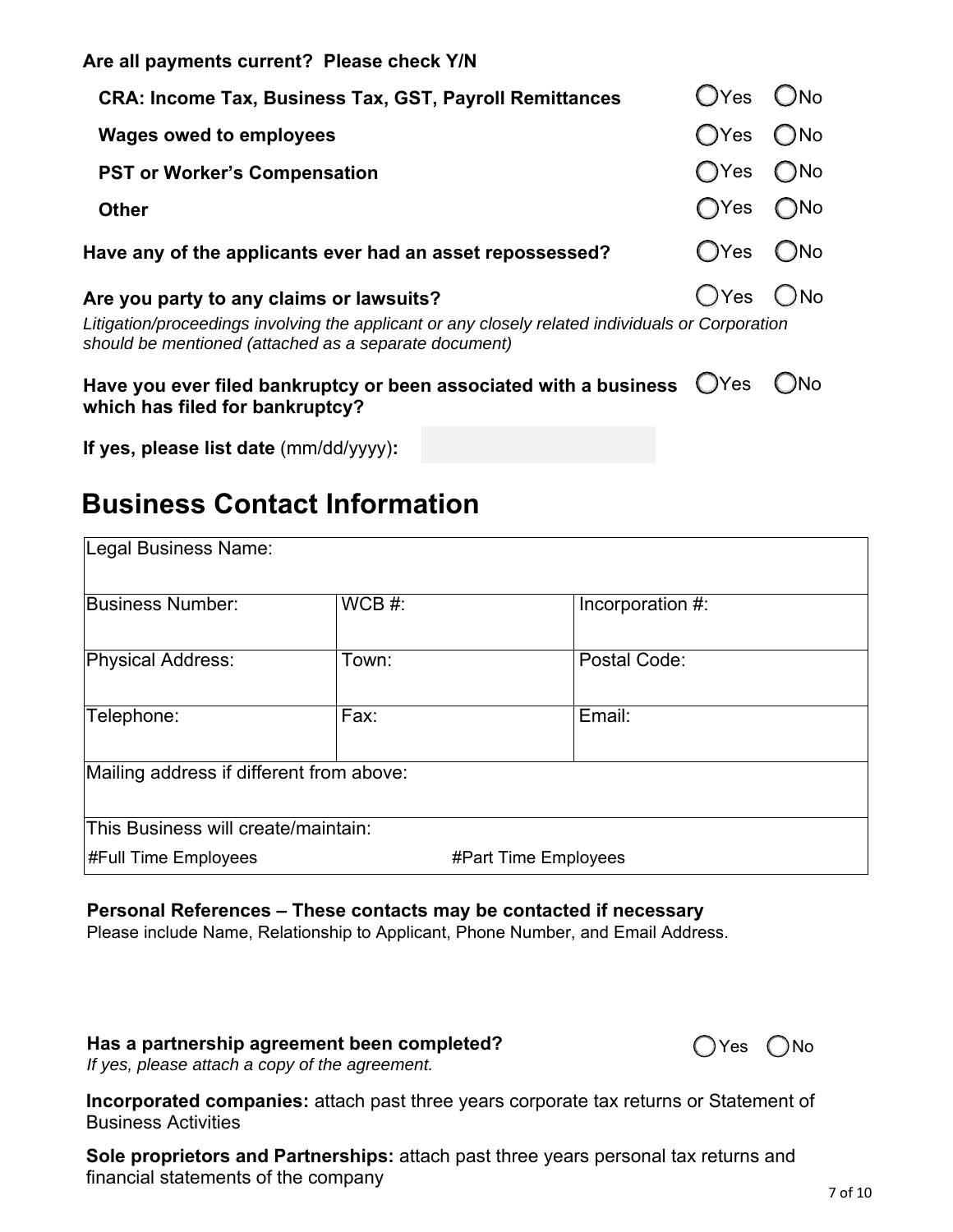## **Loan Information**

(the "Corporation") for financing of: **\$**

| <b>Financing Requirements</b> |    | <b>Financing Sources</b>   |    |  |
|-------------------------------|----|----------------------------|----|--|
| Land                          | \$ | <b>CFDC Loan</b>           | \$ |  |
| Building/Leasehold            | \$ | <b>Investment by Owner</b> | \$ |  |
| Equipment                     | \$ | <b>Chartered Bank</b>      | \$ |  |
| <b>Working Capital</b>        | \$ | Friends/Family             | \$ |  |
| Other:                        | \$ | Other:                     | \$ |  |
| <b>TOTAL</b>                  | \$ | <b>TOTAL</b>               | \$ |  |

(Total Financing Requirements and Financing Sources should be equal.)

### **Business Information**

List the name(s) and percentage of shares of all Principal owner(s) of the business:

| <b>First Name</b> | Last Name: | % of Shares | Telephone #: |
|-------------------|------------|-------------|--------------|
|                   |            |             |              |
|                   |            |             |              |
|                   |            |             |              |
|                   |            |             |              |
|                   |            |             |              |

#### Type of Business (please check all that apply)

| Home Based     | $\Box$ Start-up  | Retail        | Tourism      |
|----------------|------------------|---------------|--------------|
| Proprietorship | Existing         | Service       | Construction |
| Incorporation  | $\Box$ Full Time | Oil & Gas     |              |
| Non-Profit     | Part Time        | Manufacturing |              |
| Partnership    |                  | Forestry      |              |
| $Co$ -op       |                  | Agriculture   |              |

Business has been operating since (mm/dd/yyyy):

Business Fiscal year end is/will be: (mm/dd/yyyy):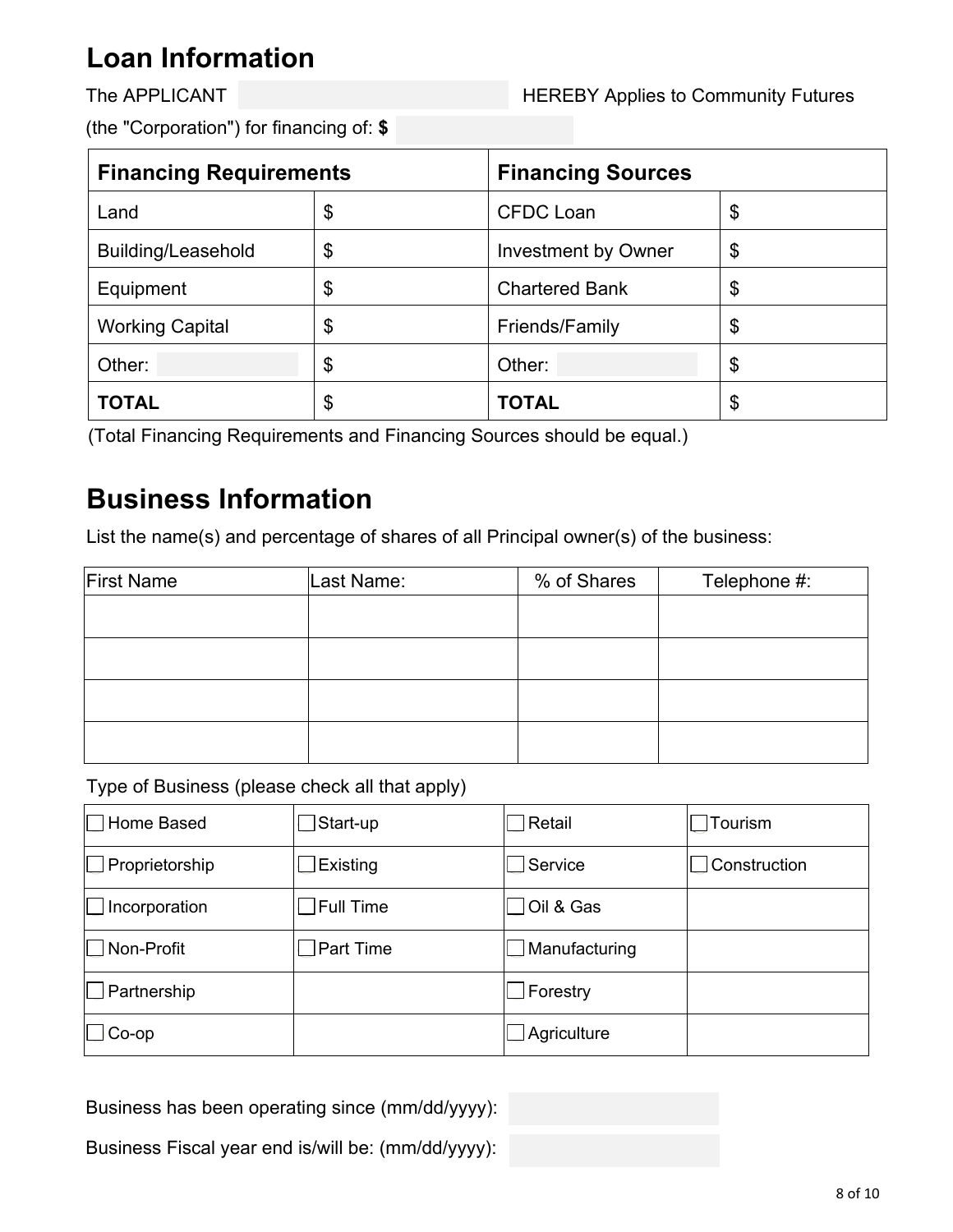### **The Applicant Understands and Agrees:**

- a) That the Applicant will be responsible for payment of all charges relative to preparation, execution and registration of such documents as may be required by the corporation or its solicitors, fees can be paid or deducted from loan proceeds;
- **b) That a \$ non-refundable application fee must accompany this application;**
- **c) That the Applicant will be responsible for payment of a % administration charge (this charge can be paid, or deducted from loan proceeds);**
- d) That the terms and conditions of any financing which may be authorized will be set forth in a Letter of Offer, for agreement and acceptance by the Applicant;
- e) That neither he/she nor any partner(s), shareholder(s) or officer(s) is the father, mother, stepmother, stepfather, foster parent, brother, sister, stepbrother, stepsister, spouse, common-law spouse, child, child of a common-law spouse, stepchild, ward, father-in-law, mother-in-law or, not in any way, related to an employee for member of the Board of Directors of the Community Futures;
- f) That he/she warrants that no member of the House of Commons and no member of the Legislature of Saskatchewan will have any share or part of any contract, agreement, or benefit that may arise as a result of his/her application;
- g) That he/she warrants no member of the Community Futures Board of Directors will have any share or part of any contract, agreement, or benefit that may arise as a result of his/her application;

### **Disclosure, Release and Waiver of Liability**

- a) The Applicant acknowledges that he/she approached the Corporation to obtain information about business and has, or is preparing a business plan;
- b) The Applicant acknowledges that he/she is solely responsible for the success or failure of his/her business, and that any information which is provided to the Applicant by representatives of the Corporation, is for the Applicant's understanding only. It is the Applicant's responsibility to verify the accuracy of such information or to seek additional information concerning any aspects of the Applicant's proposed business;
- c) The Applicant further agrees to hold the Corporation harmless and hereby releases and discharges the Corporation from any actions, damages, claims or demands which may arise, directly or indirectly, as a result of any act or omission by the Corporation in providing information to the Applicant, and to indemnify the Corporation from any such actions, damages, claims or demands which might be suffered by the Applicant's business or any guarantor in connection with any such information;

### **Applicant and Guarantor Declaration**

That the statements made herein are for the purpose of obtaining financing from the Corporation and are to the best of the Applicant's knowledge and belief true and correct. The Applicant understands that additional information in support of this application must be supplied to the Corporation, if requested, before adequate consideration can be given to this application. The Applicant realizes that any present or future indebtedness of the Applicant, or the Applicant's business, to the Corporation may become due and payable if any information provided by the Applicant to the Corporation proves to be inaccurate or incomplete.